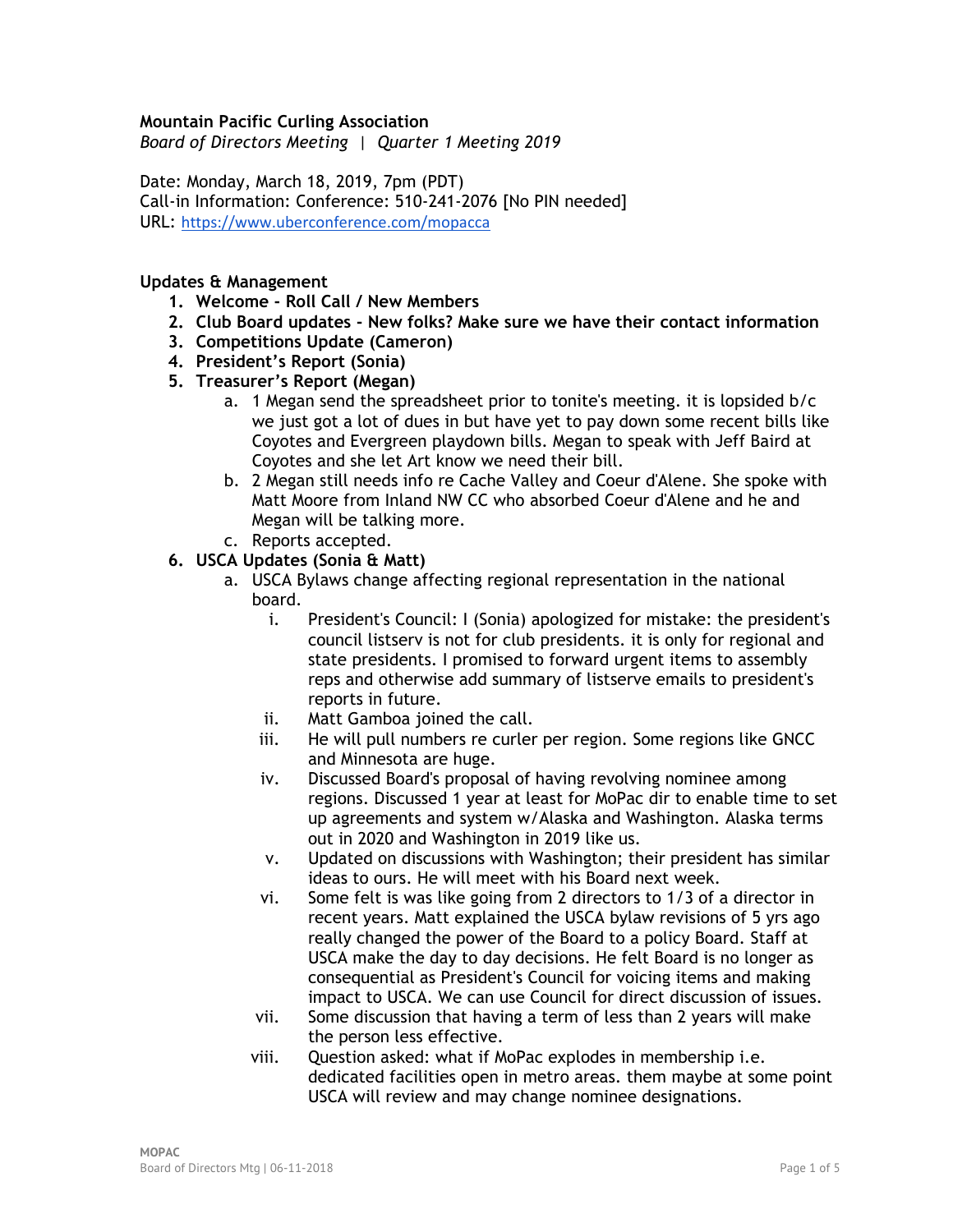- ix. Discussion re redrawing regions. Matt said there was no pressing need to change those boundaries now. Some discussion re impact of regions on Mixed World event.
- x. USCA has no budget for travel for dir who would serve 3 regions. Maybe MoPac can set some money in budget aside for person who wants to be dir but can't travel; shouldn't be a deterrent to run for position.
- xi. Matt: he may not seek another term. if someone wants to run he will not run. if no one steps in he may run. he'd like to give someone a chance if they'd like to try the position. esp if it will be 1 year to match Alaska.
- xii. Bylaw changes will be needed if we change the term of the dir.
- xiii. Dates to know: May 10 USCA Board meets this term. by mid July the new USCA rep would be seated.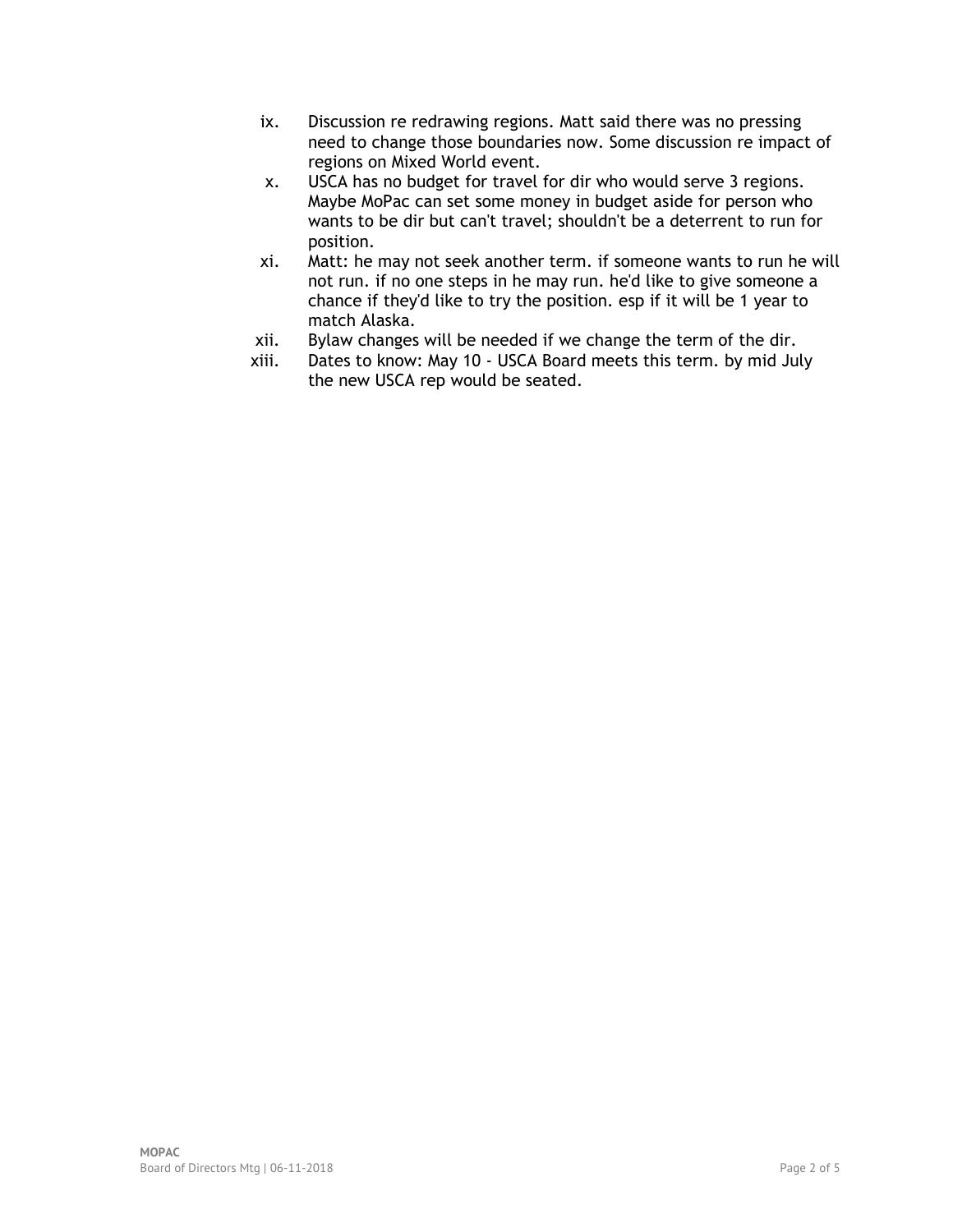### **Board Updates:**

 $\bullet$ 

## **Topics for Next Meeting:**

 $\bullet$ 

# **Next meetings/ Save the Date:**

| Summer: Monday, June 10th, 2019 7pm PDT                             | June - 2nd Monday        |
|---------------------------------------------------------------------|--------------------------|
| Fall: Tuesday, September 10th, 2019 7pm PDT                         | September - 2nd Tuesday  |
| Winter: Wednesday, December 11th, 2019 7pm PST                      | December - 2nd Wednesday |
| Spring: Sunday, March 14th, 2020 7pm PST*<br>(Check Briar Schedule) | March- 2nd Sunday        |

 $\circ$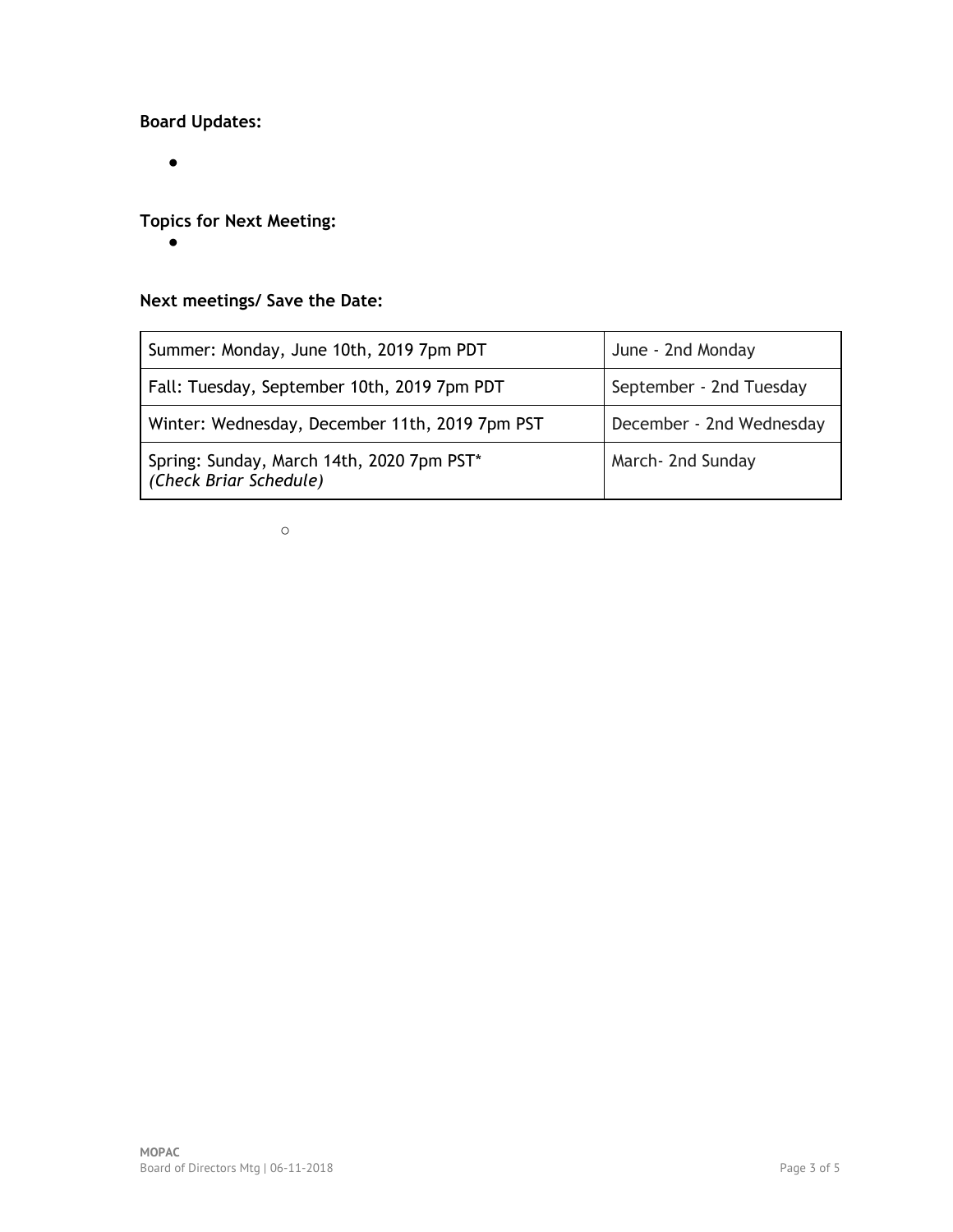| <b>Attendees:</b>  |                           |                            |                           |  |
|--------------------|---------------------------|----------------------------|---------------------------|--|
| X                  | Matt Gamboa               | <b>USCA Representative</b> | matt@hollywoodcurling.org |  |
| X                  | <b>Adam Endicott</b>      | Coyotes CC                 | coyotes@mopacca.org       |  |
| X                  | <b>Cameron Ross</b>       | Hollywood CC               | hollywood@mopacca.org     |  |
| X                  | Brenna Duncan             | Orange County CC           | occurling@mopacca.org     |  |
| χ                  | Jay Diamond*              | <b>SFBACC</b>              | sfbacc@mopacca.org        |  |
|                    | David Betz                | Wine County CC             | wccc@mopacca.org          |  |
| X                  | <b>Glenn Pfautsch</b>     | <b>Boise CC</b>            | boise@mopacca.org         |  |
|                    | Michelle Applebee         | <b>McCall CC</b>           | mccall@mopacca.org        |  |
| X                  | <b>Edie Hazard</b>        | Lake Tahoe Epic Curling    | ltec@mopacca.org          |  |
|                    | Nick Kitinski             | Las Vegas CC               | lvcurling@mopacca.org     |  |
| X                  | Art Placek*               | Evergreen CC               | evergreen@mopacca.org     |  |
|                    | <b>Mlke Wolfe</b>         | Cache Valley CC            | cachevalley@mopacca.org   |  |
|                    | <b>Ben Womack</b>         | Ogden CC                   | ogden@mopacca.org         |  |
|                    | <b>Greg Basrak</b>        | Park City CC               | parkcity@mopacca.org      |  |
|                    | Janice Robbins            | <b>Bend CC</b>             | bend@mopacca.org          |  |
| Χ                  | Andrew Smith*             | Olympic Oval CC            | uoocc@mopacca.org         |  |
| Χ                  | <b>Cameron Kim</b>        | <b>Silicon Valley</b>      | svcc@mopacca.org          |  |
| $\pmb{\mathsf{X}}$ | <b>Richard Lazarowich</b> | <b>Granite CA</b>          | graniteca@mopacca.org     |  |
| X                  | Randy Boyd                | CDA Curling (INLAND NW)    | cda@mopacca.org           |  |
|                    | $***$                     | Curl San Diego             |                           |  |
| X                  | Sonya Montero             | <b>President Elect</b>     | president@mopacca.org     |  |
| Χ                  | <b>Peter Hicks</b>        | <b>VP</b>                  | vp@mopacca.org            |  |
| Χ                  | <b>Stefan Brems</b>       | Secretary                  | secretary@mopacca.org     |  |
| Χ                  | Megan Richards            | <b>Treasurer</b>           | treasurer@mopacca.org     |  |

\* Indicates Director **Guests:**